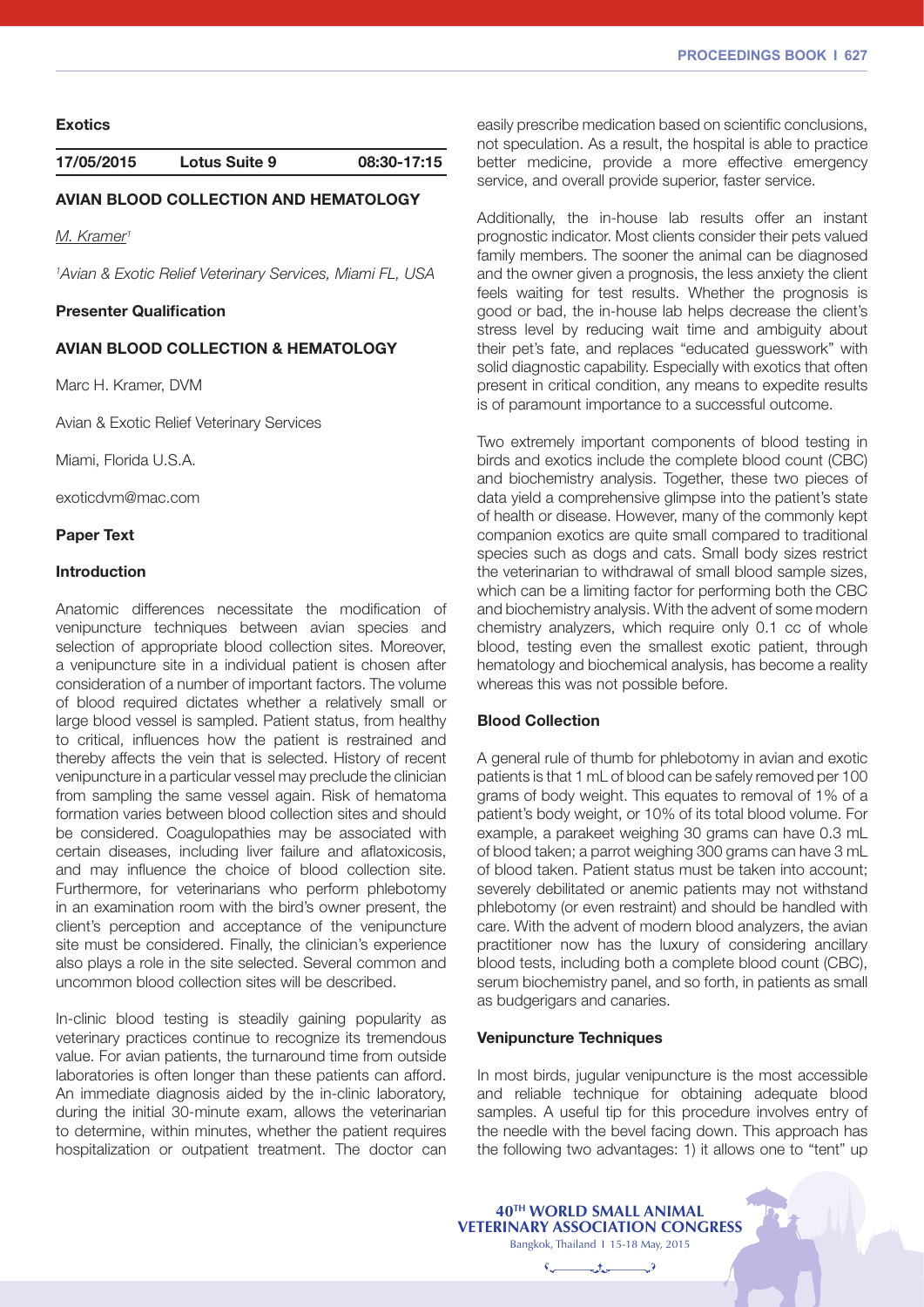the blood vessel, allowing expansion of the jugular vein and engorgement of the vessel; and 2) there is less risk of puncturing the medial wall of the jugular, as the distance the needle must be inserted is comparatively less when the bevel is oriented down.

Alternate venipuncture sites include the basilic or ulnar vein (hematoma formation is likely, especially in awake patients, so prolonged pressure is needed in this location) and the medial metatarsal vein (prominent in pigeons and waterfowl). Toenail clips are generally discouraged as sample contamination can lead to altered biochemistry or DNA probe results and micro-clotting or hemolysis may occur.

### Blood Handling

Following collection of the sample, the blood must be properly stored or preserved to prevent artifactual changes and enable diagnostic accuracy. Multiple sizes of blood containers are available; for small blood samples under 1 mL, 0.5 mL-capacity containers may be used. The proper anti-coagulant to be used will be discussed in lecture; it is usually dependent on the diagnostic tests that will be performed.

#### Blood Smear Preparation

A stained blood smear is an essential part of the hematologic examination. Blood films are made using blood with or without anticoagulant and using a variety of techniques. Standard push-slide methods are often used; alternatively, blood films can be made by using a slide and coverslip, or two coverslips. Blood-cell stains include Wright, Wright-Giemsa, Wright-Leishman, and May Grünwald-Giemsa staining methods. Quick stains or modified Wright stains (i.e. Diff-Quik, Dade Diagnostics or Hemacolor, Miles Laboratories) are the most commonly used stains in veterinary practice settings.

#### Evaluating Blood Smears

The major differences between mammalian and avian hematology include the presence of nucleated erythrocytes, thrombocytes, and heterophil granulocytes in the blood of birds. Reading the slide provides the opportunity to determine the differential leukocyte count which is a key component in calculating the total white blood cell count. Additionally, it allows assessment of pathologic abnormalities of the various blood cells.

Erythrocyte: Flattened, elliptical cell with an elliptical, centrally positioned nucleus. Nuclear chromatin is uniformly clumped and becomes increasingly condensed as the cell ages.

**Lymphocyte:** Typically round cells that often show cytoplasmic irregularity. Round, occasionally indented, centrally or slightly eccentrically positioned nucleus. Nuclear chromatin is heavily clumped. Cytoplasm is typically scant, giving a high nucleus to cytoplasmic ratio, and typically appears homogenous and weakly basophilic (pale blue) and lacks vacuoles or granules.

Monocyte: Largest leukocyte in avian blood. Vary in shape from round to amoeboid. Nucleus may vary in shape from round to lobed, and is relatively pale with less chromatin clumping when compared to lymphocytes. Cytoplasm is abundant, blue-gray in color, and may appear slightly opaque. Vacuoles may be present.

**Heterophil:** Functionally equivalent to the mammalian neutrophil, and the most abundant granulocyte. Nucleus of the mature heterophil is lobed (2-3 lobes) with coarse clumped purple-staining chromatin. Cytoplasm appears colorless and contains granules that stain an eosinophilic color (dark orange to brown-red). The shape, size, and general morphology of the granules vary among the different avian species. Typically these granules appear rod-shaped but may appear oval to round as well. Immature, toxic, and band heterophils may be present.

Eosinophil: Similiar in size to heterophil. Nucleus is lobed and usually stains darker than the nucleus of a heterophil. The cytoplasm stains clear blue in contrast to the colorless cytoplasm of normal mature heterophils. Cytoplasmic granules are present and are strongly eosinophilic in appearance.

Basophil: Round cells with a round, non-lobed nucleus. The nucleus is centrally located and light blue. The cytoplasmic granules stain deeply basophilic and often hide the nucleus.

### Performing the Complete Blood Count (CBC)

Avian leukocyte counts should include both a differential leukocyte count and a total leukocyte count. The differential is performed by evaluating 100 leukocytes in a monolayer portion of the slide and determining the percentage of each type. The total leukocyte count is best made using a method that involves the staining of avian heterophils and eosinophils using phloxine B as the diluent. Commercial kits for this purpose are available (Avian Leukopet, Vetlab Supply, USA). A measured amount of blood (typically 25 uL) is diluted with the phloxine B test kit. A Neubauer-ruled hemacytometer is then charged with the blood-phloxine mixture and allowed to stand for at least 5 minutes. Then, the stained heterophils and eosinophils are counted on one side of the chamber (9 large squares).

The total leukocyte count is then obtained using the following calculation: